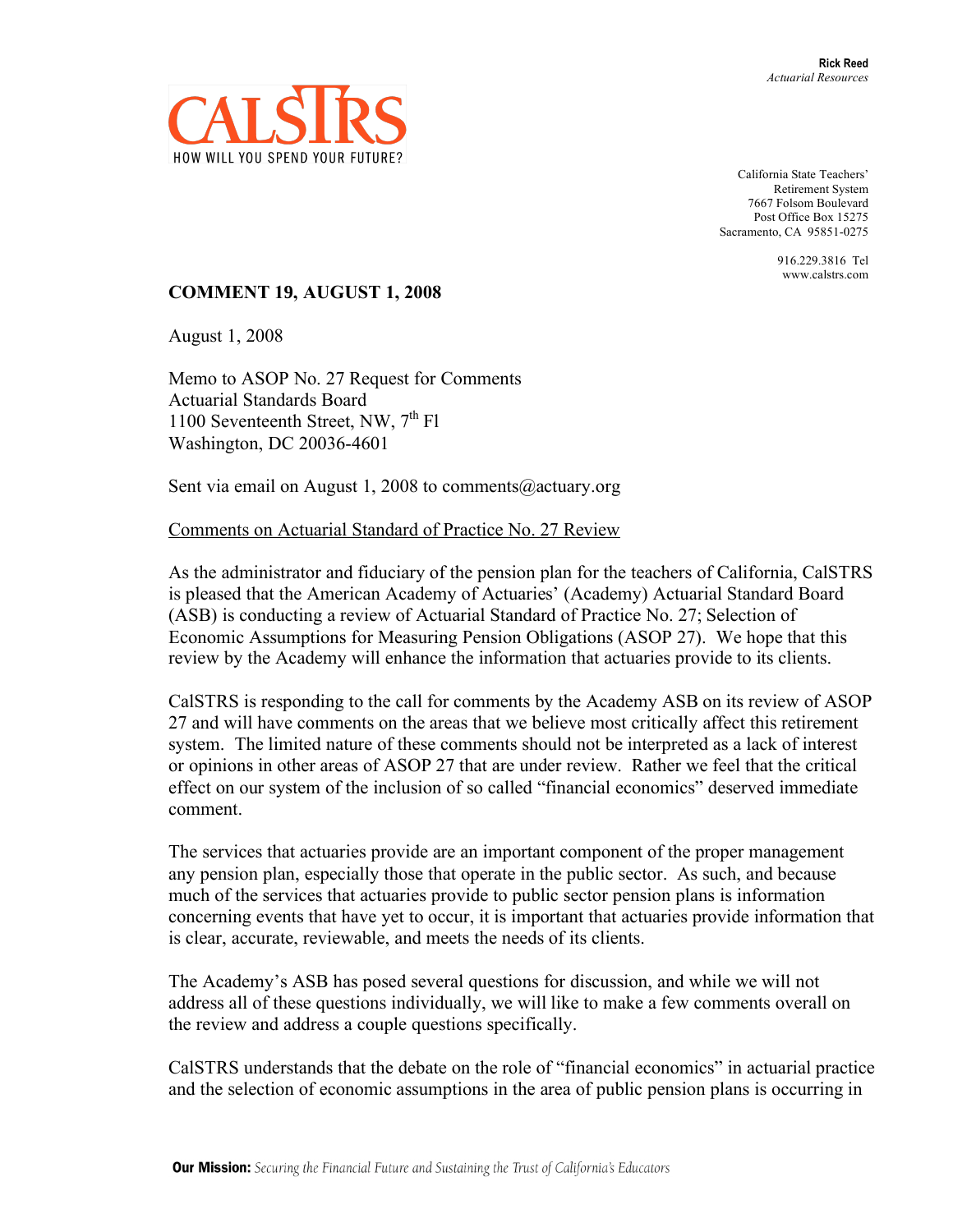## ASOP No. 27 Request for Comments August 1, 2008 Page 2

the actuarial profession. CalSTRS would like to emphasize that public pension plans of local and state governmental entities are much different than pension plans in the private sector that are now subject to the Pension Protection Act of 2006. In our plan, members are guaranteed the benefit structure and the benefit formula for as long as they remain employed with the employer. These benefits, including future accruals can never be taken away or decreased. Under our plan there is no possibility of a plan termination or the sponsoring entity going out of business. In addition, since neither the plan, the sponsor, or the entity can ever be sold, there isn't a "market" or "market conditions" to consider when considering the value of pension liabilities. Measuring liabilities under those types of market conditions is not appropriate. Neither the basis, the assumptions, the conditions or the conclusions of financial economics concerning either funding, measuring or disclosing sponsor pension plan cost apply to public pension plans.

As a result, CalSTRS believes that the ABO measurement based on the accrued benefit concept used in private plans is not useful and may be misleading to primary uses of actuarial information in public plans

We note that there are two questions directing relating to selecting actuarial assumptions that we would like to comment on. Question 1: *Under ASOP No. 27, an actuary selects an economic assumption by developing a "best-estimate range" and selecting a specific point within the best-estimate range. How do actuaries comply with the ASOP? What methodologies do they use to select a specific point within a "best-estimate range"? Is the "best-estimate range" approach the appropriate standard of practice? Does the ASOP inhibit the use of a more appropriate approach to selecting assumptions? Are there any specific changes that should be made to the ASOP to describe appropriate practice more accurately?*

Question 2: *Comments received by the ASB in response to an exposure draft of ASOP No. 4 supported the idea that pension standards should accommodate actuarial practice that incorporates the concepts of financial economics as well as traditional actuarial practice. Does the application of financial economics to the selection of economic assumptions conflict with the guidance in ASOP No. 27, and if so, in what specific ways does it conflict? Should ASOP No. 27 provide specific guidance with respect to financial economics and, if so, what should that guidance be?*

Actuarial assumptions are the actuary's prediction of the future; therefore, the best actuarial assumption is the assumption that most accurately predicts the future. Any new approach or any refinement of actuarial practices should work toward improving the ability of actuaries to choose assumptions that best predict the actual future as it relates to pension plans. Financial economics does not attempt to improve the ability to better predict future events, rather it measures liabilities as if only one set of circumstances exist, even if there is virtually no possibility that those circumstances exist for public plans. As a result, financial economics should not be incorporated in the guidance of ASOP 27. Rather the effect of financial